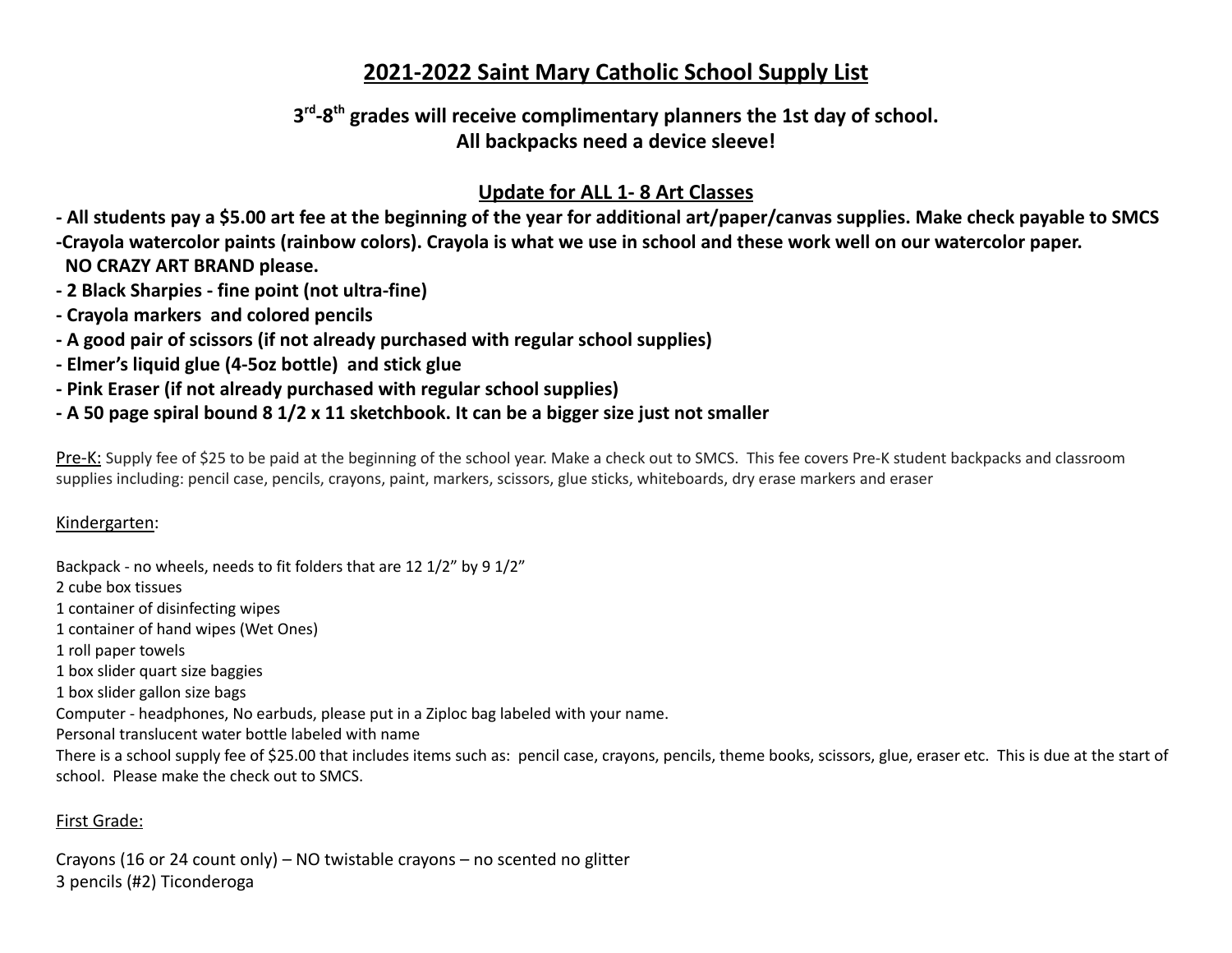Fiskers scissors (blunt tip) Pink eraser 1 Pencil case 1 Crayon case 2 large glue sticks 2-3 dry erase markers and 1 dry eraser 8 1/2x11 spiral bound sketch book only 50 pgs 2 boxes of tissues One roll of paper towels Computer class- headphones, no earbuds, placed in Ziploc w/ name on it No wheels on backpacks or locker decoration, please.**There is a school supply fee of \$20.00 for whiteboards, seat sacs and theme books. This is due at the start of school. Make checks out to SMCS.** Second Grade

Glue stick 24-pack of crayons, NO twistable, scented or glitter 2-3 dry erase markers and 1 dry eraser **Scissors** Pencils Pink eraser Large soft pencil case 8 1/2x11 spiral bound sketch book minimum 50 pgs. (Art) Computer- headphones, no earbuds, in Ziploc w/ name on it 1 1/2 in. binder (prefer any solid color with a clear plastic slot to insert our own cover on the outside) 1 box each of Kleenex 1 roll of paper towels 1 container of wipes \*Parents will need to purchase tear out-paper, copybooks, and a journal at the beginning of the year in our classroom.

#### Third Grade

- 6 **wide-ruled** 100 sheets/200 pages **Black** marble composition books
- 2 packages of wide**-ruled** loose leaf paper
- 24 Y**ellow Ticonderoga** pencils (no theme pencils, please)
- 1 pair safety scissors
- 2 **red** pencils (no pens please)
- 2 y**ellow** highlighters
- 1 box 16- or 24-pack of crayons( please place crayons in a small soft case)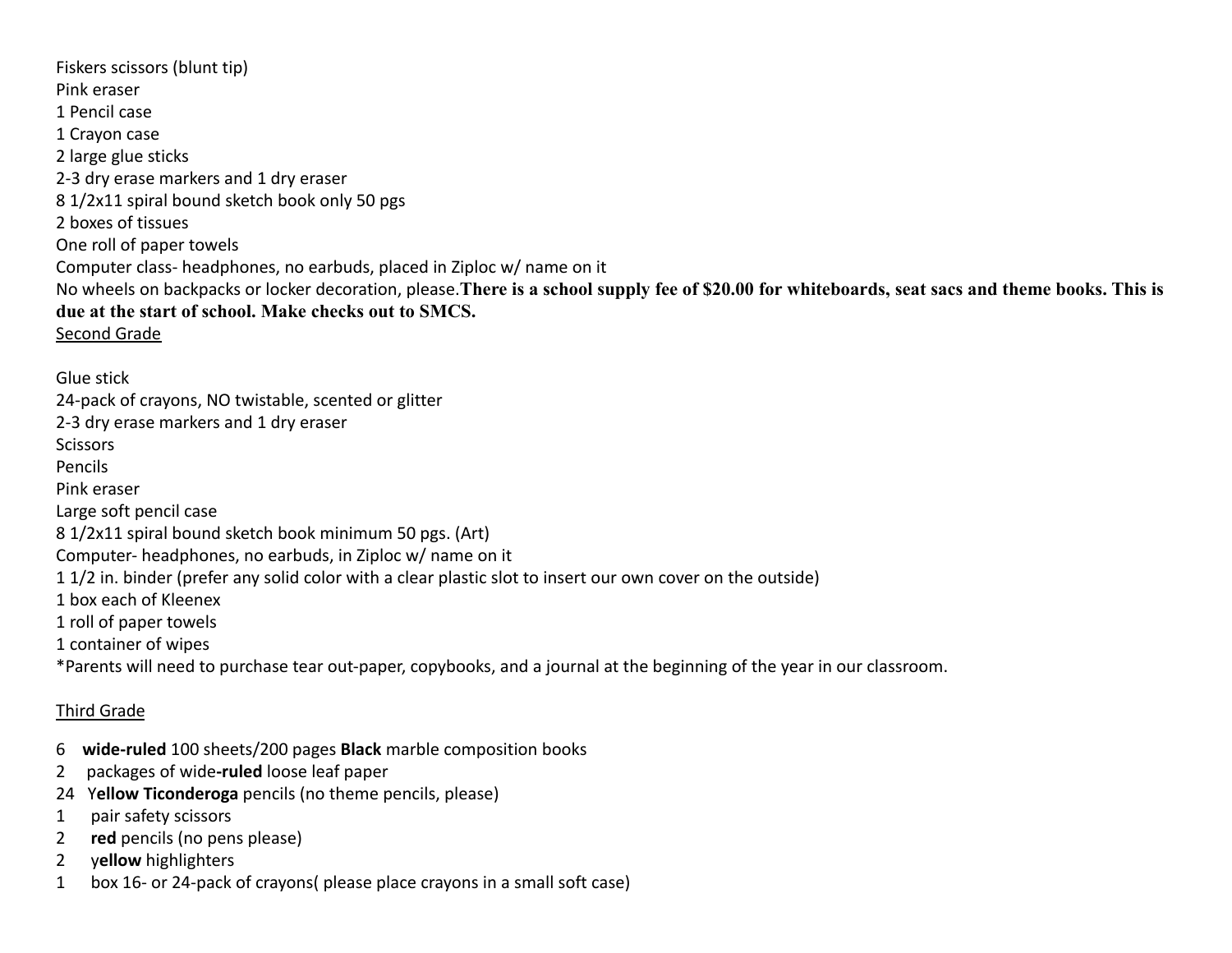- 1 pack of washable markers ( please place markers in a small soft case)
- 2. **large** glue sticks
- 1 roll paper towels
- 4 boxes of tissues
- 3 Containers of Clorox wipes
- 1 Box quart baggies
- 1 Box gallon baggies

Specials-

ART- 1 8 1/2 x 11 spiral bound sketch book min. 50 pgs. Computer- Wireless mouse, headphones, no earbuds, in Ziploc bag w/ name on it. Spanish- 1 wide-ruled 200pg black composition book, folder,

#### Fourth Grade:

5 marble copy books (100 pages) – any NON-spiral copybook will work – they should be different designs/colors so your child can tell them apart. One of these is for Spanish class (may use same book as last year)

5 folders (different designs/colors); one of these is for Spanish Class.

3 packs of lined paper

Large pencil case (you may use 2 if needed - NO PENCIL BOXES PLEASE) with:

- $\bullet$  Erasable pens (blue or black at least 4)
- Pencils (at least 2)
- Red pen
- Highlighter
- Erasers
- Scissors
- Glue stick
- Crayons or colored pencils
- Markers
- 1 pack Index cards(Science)

Dictionary (paperback)

8 1/2x11 spiral bound sketch book minimum 50 pgs. (Art)

Wireless mouse, earbuds/headphones, NO Beats in a Ziploc w/ name on it

NO BINDERS

\*Book Covers: I prefer the paper kind to cloth or Book Sox. Heavy craft paper or paper grocery bags work well. Subject and name on the spine as well as the front cover.

2 boxes of tissues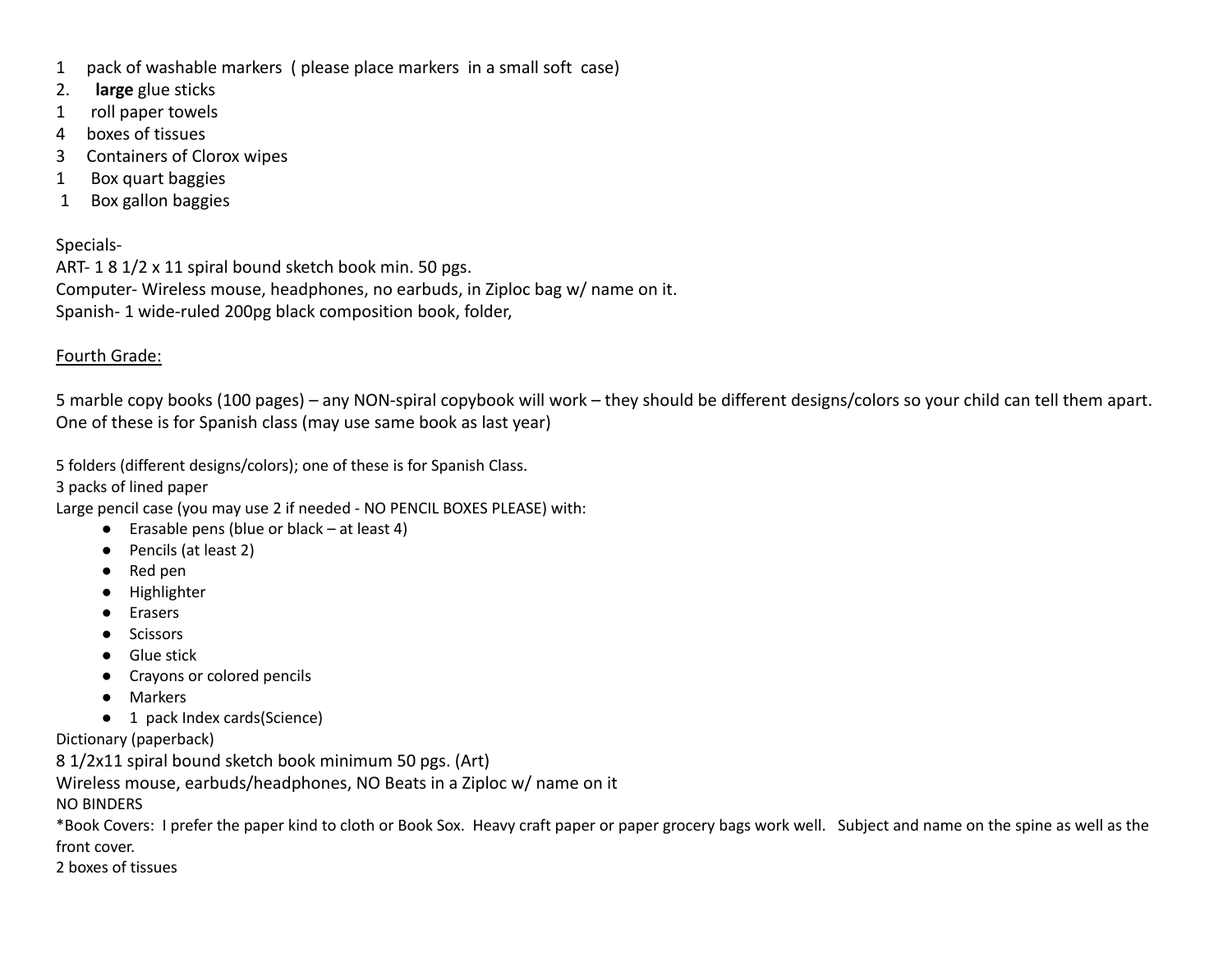1 container of disinfectant wipes

1 roll paper towels

#### Fifth Grade:

5 Marble copy books , marble copy books can have any design or colors that they can identify the subject. NO spiral bound.

1 pack wide-ruled lined paper

5 Folders (one of these is for Spanish class)

12 inch/cm ruler

8 1/2x11 spiral bound sketch book minimum 50 pgs.

Two Pencils Cases (one to contain **daily writing tools**, one to hold *art tools*):

- Erasable blue/black pens
- Pencils
- Red Pen or Pencil
- Erasers
- Highlighter
- Glue stick
- Scissors
- Colored pencils, crayons,
- Markers

## Graph paper

Wireless mouse, Earbuds/headphones, NO Beats, Ziploc w/ name on it

\*Book Covers: I prefer the paper kind to cloth or Book Sox. Heavy craft paper or paper grocery bags work well. Subject and name on the spine as well as the front cover.

2 boxes of tissues 1 container of disinfectant wipes

1 roll paper towels

## All Middle School Students:

Loose leaf paper/theme tablet *Five Star 7 Pocket Expanding File Folder with Zipper- found at Target* eraser 1 pair of scissors 1 extra- large pencil case 2 red pens 2 blue or black pens (at least two/no felt tips)